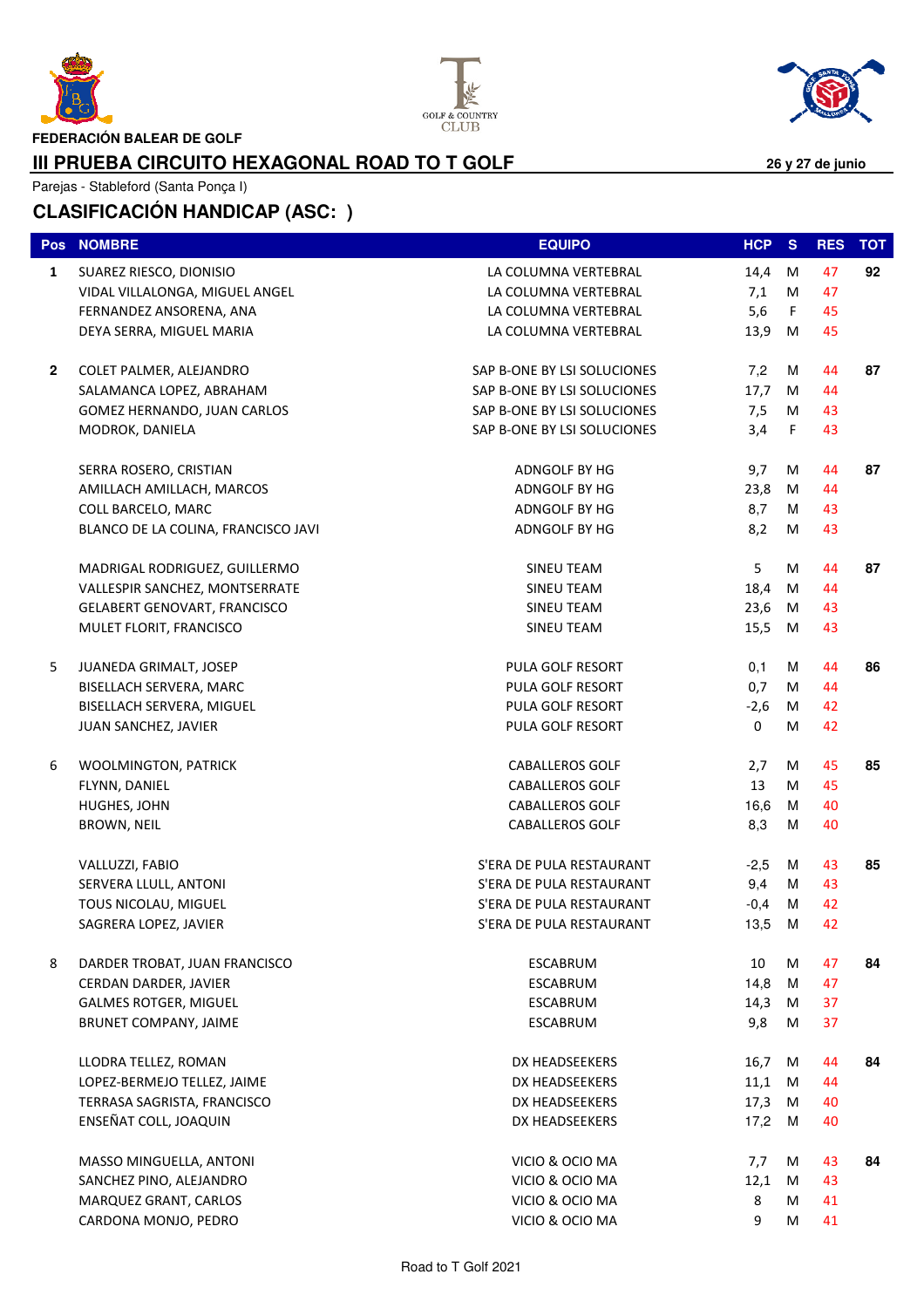





**FEDERACIÓN BALEAR DE GOLF**

#### **III PRUEBA CIRCUITO HEXAGONAL ROAD TO T GOLF**

Parejas - Stableford (Santa Ponça I)

| Pos | <b>NOMBRE</b>                      | <b>EQUIPO</b>                              | <b>HCP</b> | <sub>S</sub> | <b>RES</b> | <b>TOT</b> |
|-----|------------------------------------|--------------------------------------------|------------|--------------|------------|------------|
| 11  | BLANES ANDERSSON, RAFAEL           | <b>BALNEARIO ILLETAS &amp; GRAN FOLIES</b> | 1,5        | M            | 42         | 83         |
|     | GONZALEZ AGUILAR, YAGO             | <b>BALNEARIO ILLETAS &amp; GRAN FOLIES</b> | 5          | M            | 42         |            |
|     | BLANES ANDERSSON, ALEJANDRO        | <b>BALNEARIO ILLETAS &amp; GRAN FOLIES</b> | 4,7        | М            | 41         |            |
|     | MANJON VELLISCO, JUAN PEDRO        | <b>BALNEARIO ILLETAS &amp; GRAN FOLIES</b> | $-1,3$     | M            | 41         |            |
| 12  | MESTRE RIERA, MARC                 | <b>TEAM ROCKET</b>                         | 9,7        | M            | 45         | 82         |
|     | SEGUI CARO, PAU                    | <b>TEAM ROCKET</b>                         | 13,3       | M            | 45         |            |
|     | KINNNEAR LINARES, DUNCAN ROBERTSON | <b>TEAM ROCKET</b>                         | 15,9       | M            | 37         |            |
|     | VIDAL RIUTORT, XAVIER              | <b>TEAM ROCKET</b>                         | 16,9       | M            | 37         |            |
|     | FIOL CAIMARI, JAUME                | <b>VIAJES MIRADOR</b>                      | 12,3       | M            | 43         | 82         |
|     | FIOL CAIMARI, FRANCESC             | <b>VIAJES MIRADOR</b>                      | 20,3       | M            | 43         |            |
|     | FIOL CAIMARI, MARIA                | <b>VIAJES MIRADOR</b>                      | 16,3       | F.           | 39         |            |
|     | CRESPI GOMEZ, MARC                 | <b>VIAJES MIRADOR</b>                      | 15,1 M     |              | 39         |            |
|     | CALVIÑO LLINAS, MIQUEL ANGEL       | <b>HIPER NITOS</b>                         | 21,5       | M            | 42         | 82         |
|     | SUASI LLITERAS, JOAN               | <b>HIPER NITOS</b>                         | 8,7        | м            | 42         |            |
|     | JAUME MULET, BERNARDINO            | HIPER NITOS                                | 11,4       | M            | 40         |            |
|     | FONT ROSSELLO, TONI                | <b>HIPER NITOS</b>                         | 6,7        | M            | 40         |            |
|     | MADRID ALONSO, DEMETRIO            | MA ABOGADOS                                | 23,4       | M            | 42         | 82         |
|     | BOQUERA VIÑALS, SALVADOR           | MA ABOGADOS                                | 14,6       | M            | 42         |            |
|     | NICOLAU OLMOS, JAIME               | MA ABOGADOS                                | 1,4        | M            | 40         |            |
|     | MADRID RODRIGUEZ-ACOSTA, PABLO     | MA ABOGADOS                                | 21,4       | M            | 40         |            |
|     | PAREJA LEON, RAUL                  | <b>FONOLL BEACH &amp;</b>                  | 11,7       | M            | 42         | 82         |
|     | MARTI SOLER, JOSE LUIS             | <b>FONOLL BEACH &amp;</b>                  | 24,7       | M            | 42         |            |
|     | GARCIA WILSON, FRANCISCO           | <b>FONOLL BEACH &amp;</b>                  | 8,3        | м            | 40         |            |
|     | DEL RIO ALEMANY, GABRIEL           | <b>FONOLL BEACH &amp;</b>                  | 14,4       | M            | 40         |            |
| 17  | DALMAU DOMENECH, JOSE MARIA        | IN THE BUNKER                              | 16,1       | M            | 47         | 81         |
|     | PARDO GARCIA, JUAN IGNACIO         | IN THE BUNKER                              | 25         | М            | 47         |            |
|     | DE LA HERA SALVADOR, JUAN          | IN THE BUNKER                              | 9,8        | M            | 34         |            |
|     | RIEGO CORUJEDO, MANUEL             | IN THE BUNKER                              | 26,3       | M            | 34         |            |
|     | CANALS ALVAREZ, ISABEL             | <b>BBBB SON ANTEM</b>                      | 16,7 F     |              | 42         | 81         |
|     | CHOUKROUN, HELGA                   | <b>BBBB SON ANTEM</b>                      | 21,5       | F.           | 42         |            |
|     | SCHWARZ SCHNEIDER, STEFANIE        | <b>BBBB SON ANTEM</b>                      | 21,9       | F.           | 39         |            |
|     | STEINBACH, ARIANE T.               | <b>BBBB SON ANTEM</b>                      | 18,7       | F.           | 39         |            |
|     | BONNIN SAMPER, SANTIAGO            | <b>GEMAHE GOLF</b>                         | 6          | М            | 42         | 81         |
|     | MATEOS MUÑOZ, JOSE                 | <b>GEMAHE GOLF</b>                         | 15,1       | M            | 42         |            |
|     | TORRES JIMENEZ, OSCAR              | <b>GEMAHE GOLF</b>                         | 19,3       | M            | 39         |            |
|     | BLAZQUEZ RODRIGUEZ, MARCOS         | <b>GEMAHE GOLF</b>                         | 17         | м            | 39         |            |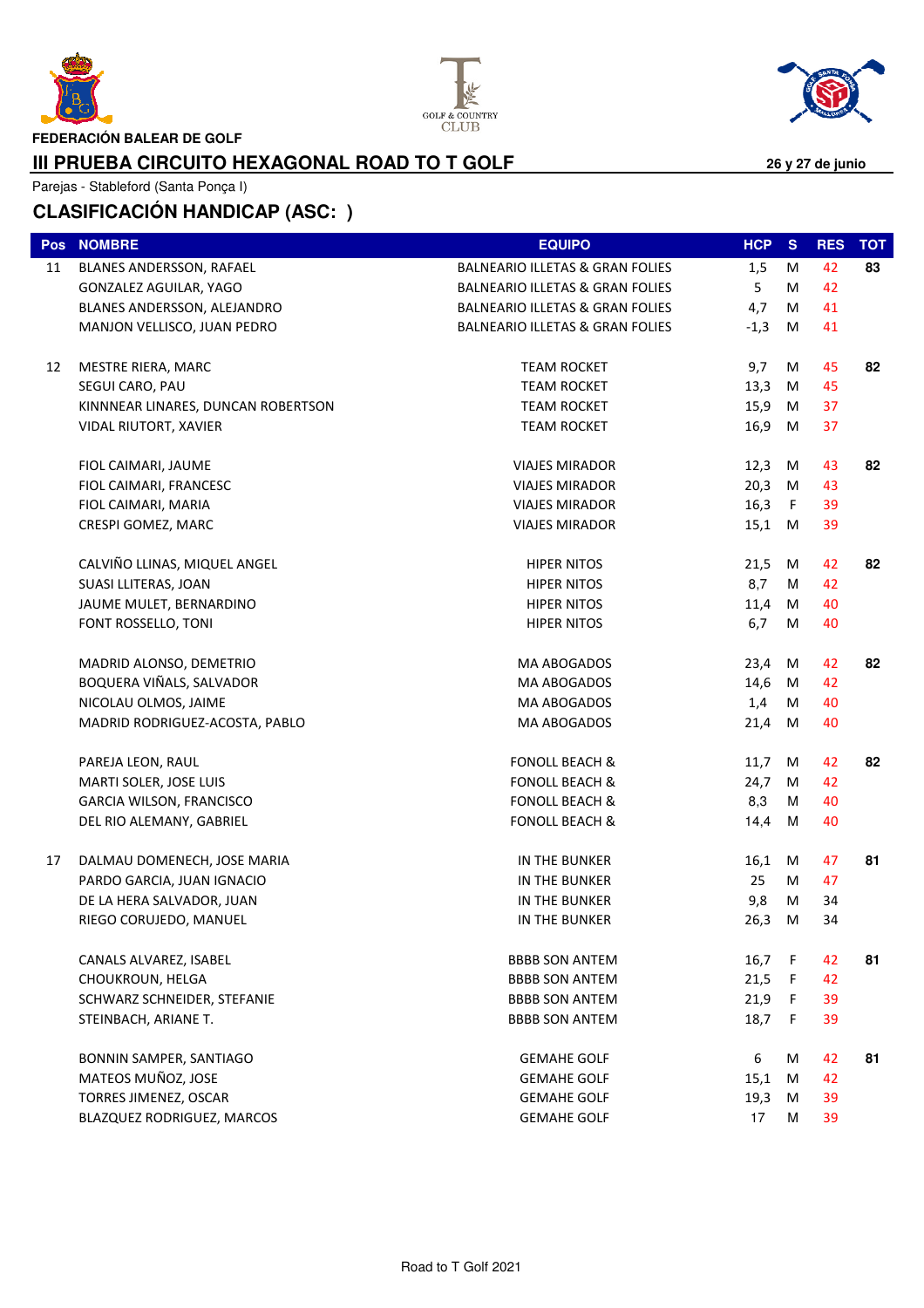





**FEDERACIÓN BALEAR DE GOLF**

#### **III PRUEBA CIRCUITO HEXAGONAL ROAD TO T GOLF**

Parejas - Stableford (Santa Ponça I)

| <b>Pos</b> | <b>NOMBRE</b>                     | <b>EQUIPO</b>            | HCP          | <sub>S</sub> | <b>RES</b> | <b>TOT</b> |
|------------|-----------------------------------|--------------------------|--------------|--------------|------------|------------|
|            | GOMILA GUTHRIE, CARLOS            | VINTAGE                  | 3,3          | M            | 41         | 81         |
|            | MUÑOZ FERNANDEZ, CARLOS ANTONIO   | <b>VINTAGE</b>           | 8,7          | м            | 41         |            |
|            | MARIN TORRALBA, JUAN MIGUEL       | VINTAGE                  | 10,7         | M            | 40         |            |
|            | FERNANDEZ VALERO, FERNANDO        | <b>VINTAGE</b>           | 7,1          | M            | 40         |            |
|            |                                   |                          |              |              |            |            |
| 21         | TORRENTS SANDBERG, OLIVER         | <b>BEEWI BEACH</b>       | 19,8         | M            | 46         | 80         |
|            | RAMALLO TORRES, CAMILO            | <b>BEEWI BEACH</b>       | 12           | M            | 46         |            |
|            | TERRASA MORA, JUAN CARLOS         | <b>BEEWI BEACH</b>       | 16,4         | M            | 34         |            |
|            | GARAU ESCARRER, ANTONIO           | <b>BEEWI BEACH</b>       | 25,3         | M            | 34         |            |
|            | AMER CIRER, JUAN                  | <b>GOLF ES VIDA</b>      | 20,3         | M            | 42         | 80         |
|            | SERVERA COLL, MIGUEL ANGEL        | <b>GOLF ES VIDA</b>      | 12,4         | M            | 42         |            |
|            | SOCIAS MONSERRAT, MARIA FRANCISCA | <b>GOLF ES VIDA</b>      | 17,3 $F$     |              | 38         |            |
|            | SBERT JORDI, FRANCISCA CRISTINA   | <b>GOLF ES VIDA</b>      | 24,9 F       |              | 38         |            |
|            |                                   |                          |              |              |            |            |
|            | BAUZA LOPEZ, MIGUEL               | <b>BUGA 2000 S.L.</b>    | 4            | M            | 41         | 80         |
|            | SAMPER GARCERAN, JOSE MANUEL      | BUGA 2000 S.L.           | 19,2         | M            | 41         |            |
|            | <b>GALVEZ ESTEVEZ, JOSE</b>       | BUGA 2000 S.L.           | 6,9          | M            | 39         |            |
|            | ESTEVEZ PERALTA, FRANCISCO        | BUGA 2000 S.L.           | 6,1          | M            | 39         |            |
|            |                                   |                          |              |              |            |            |
|            | MARQUES SERRA, JOSE LUIS          | <b>HOTEL BRISMAR</b>     | 12           | M            | 41         | 80         |
|            | MIR BESTARD, GUILLERMO            | <b>HOTEL BRISMAR</b>     | 12,7         | M            | 41         |            |
|            | TORNER JOHANSSON, SACHA           | <b>HOTEL BRISMAR</b>     | 8,1          | M            | 39         |            |
|            | SANGUINO MORA, IGNACIO            | <b>HOTEL BRISMAR</b>     | 11,4         | M            | 39         |            |
|            | <b>GONZALEZ REVERTE, ANTONIO</b>  | LSI/SAGE                 | 6,8          | M            | 41         | 80         |
|            | HUERTAS AMENDOLA, NELSON          | LSI/SAGE                 | 19,2         | М            | 41         |            |
|            | HERNANDEZ RILOVA, ANGEL           | LSI/SAGE                 | 7,6          | M            | 39         |            |
|            | SANTAMARTA KIBBY, ALBERTO         | LSI/SAGE                 | 8,2          | M            | 39         |            |
|            |                                   |                          |              |              |            |            |
| 26         | LLABRES GIMENEZ, ANTONIO          | <b>CONS MIGUEL RIERA</b> | 10,2         | M            | 45         | 79         |
|            | FLORIT VICENS, BARTOLOME          | <b>CONS MIGUEL RIERA</b> | 5,1          | M            | 45         |            |
|            | RIERA MUÑOZ, MIGUEL               | <b>CONS MIGUEL RIERA</b> | 9,3          | M            | 34         |            |
|            | LLANERAS BORDOY, SEBASTIAN        | <b>CONS MIGUEL RIERA</b> | 13,1         | M            | 34         |            |
|            | MASON, PETER                      | RAFA NADAL ACADEMY       | 4,2          | м            | 40         | 79         |
|            | LLINAS SUREDA, JAIME              | RAFA NADAL ACADEMY       | 4,5          | M            | 40         |            |
|            | NADAL PARERA, RAFAEL              | RAFA NADAL ACADEMY       | $-1,2$       | M            | 39         |            |
|            | ALBORCH BAUMANN, JORGE JOSE       | RAFA NADAL ACADEMY       | 8,1          | M            | 39         |            |
| 28         | PEREZ IÑURRITEGUI, IMANOL         | <b>SYS FINANCE</b>       |              | M            | 42         | 78         |
|            | BELTRAN GARCIA, MANUEL LUIS       | <b>SYS FINANCE</b>       | 20,7<br>10,8 | M            | 42         |            |
|            | MAGNIER DIEZ, JUAN LUIS           | <b>SYS FINANCE</b>       | 10,5         | M            | 36         |            |
|            | PONS IRADIEL, BARTOLOME           | <b>SYS FINANCE</b>       | 25,4         | M            | 36         |            |
|            |                                   |                          |              |              |            |            |
|            | SOBRADO ROSSELLO, MIGUEL          | <b>CONAIR</b>            | 13,8         | M            | 42         | 78         |
|            | POVEDA LARA, ANGEL                | <b>CONAIR</b>            | 18           | M            | 42         |            |
|            | GARCIA VILLA, CESAR MARIA         | <b>CONAIR</b>            | 15,4         | M            | 36         |            |
|            | CARRALERO CEVA, JAVIER            | <b>CONAIR</b>            | 18,2 M       |              | 36         |            |
|            |                                   |                          |              |              |            |            |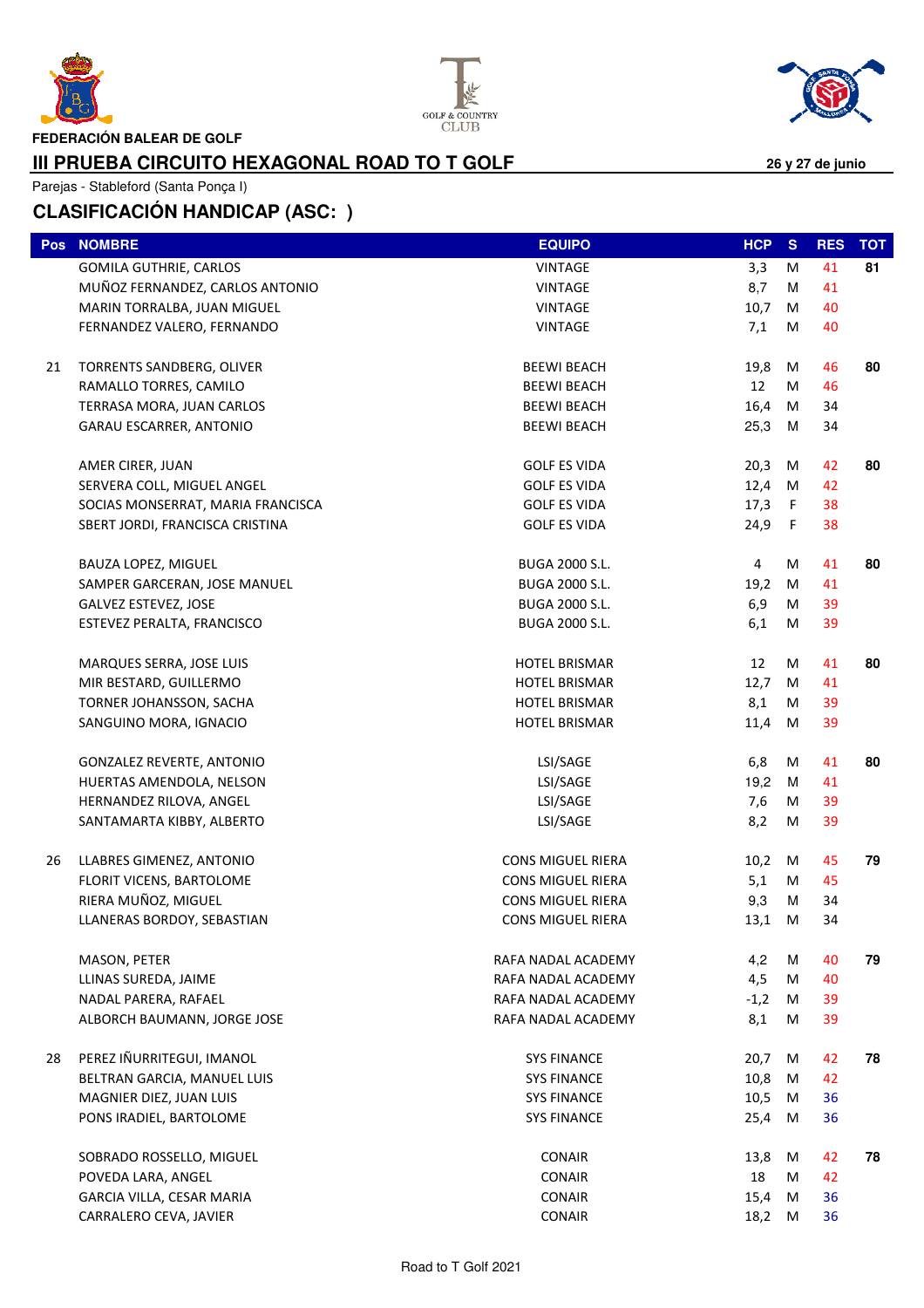





**FEDERACIÓN BALEAR DE GOLF**

#### **III PRUEBA CIRCUITO HEXAGONAL ROAD TO T GOLF**

Parejas - Stableford (Santa Ponça I)

| Pos | <b>NOMBRE</b>                    | <b>EQUIPO</b>          | HCP    | <sub>S</sub> | <b>RES</b> | <b>TOT</b> |
|-----|----------------------------------|------------------------|--------|--------------|------------|------------|
|     | PRIETO GONZALO, FELIPE           | PARAPAR TEAM           | 9,5    | M            | 39         | 78         |
|     | FRECHOSO LLORENTE, RAUL          | PARAPAR TEAM           | 12,5   | M            | 39         |            |
|     | GARCIA COMPANY, MANUEL ANGEL     | PARAPAR TEAM           | 12,7   | M            | 39         |            |
|     | MARQUES PUIGDORFILA, JOAQUIN     | PARAPAR TEAM           | 25,2   | M            | 39         |            |
|     |                                  |                        |        |              |            |            |
| 31  | SCHMIEDER, FRANK                 | PULA GOLF EAGLE        | 9,8    | M            | 44         | 77         |
|     | STANJEK, BRUNO                   | PULA GOLF EAGLE        | 9,8    | M            | 44         |            |
|     | LOHREY, CHRISTOPH                | PULA GOLF EAGLE        | 13,9   | M            | 33         |            |
|     | ELLER, RICHARD                   | PULA GOLF EAGLE        | 14,4   | M            | 33         |            |
|     |                                  |                        |        |              |            |            |
|     | MAS AYALA, BARTOLOME             | <b>BACKSPIN BOYS</b>   | 6,8    | м            | 40         | 77         |
|     | MARIN PULIDO, PABLO ANGEL        | <b>BACKSPIN BOYS</b>   | 14,9   | M            | 40         |            |
|     | ROSSELLO MATAS, PEDRO JOSE       | <b>BACKSPIN BOYS</b>   | 18,2   | M            | 37         |            |
|     | CERDA JAUME, PABLO               | <b>BACKSPIN BOYS</b>   | 17,8 M |              | 37         |            |
|     | PONCE MESA, JOSE ANTONIO         | DOS PERELLONS T        | 10,7   | M            | 39         | 77         |
|     | CALVO PIÑAR, JOSE GUILLERMO      | <b>DOS PERELLONS T</b> | 10,9   | M            | 39         |            |
|     | MOLERO GARCIA, JOSE LUIS         | DOS PERELLONS T        | 11,6   | M            | 38         |            |
|     | ARIAS MARTORELL, MIGUEL ANGEL    | <b>DOS PERELLONS T</b> | 14     | M            | 38         |            |
|     |                                  |                        |        |              |            |            |
|     | GONZALEZ PERALES, JOSE CARLOS    | UNIVERSAL HOTEL        | 18,5   | M            | 39         | 77         |
|     | PAES MARTIN, ANGEL               | UNIVERSAL HOTEL        | 13,5   | M            | 39         |            |
|     | COLL LOPEZ, MIGUEL ANTONIO       | UNIVERSAL HOTEL        | 15,4   | М            | 38         |            |
|     | POU FONT, ANTONIO                | UNIVERSAL HOTEL        | 18,7   | M            | 38         |            |
|     |                                  |                        |        |              |            |            |
|     | NTIFI BOUHADI, MOHAMED           | SOLUTTIONS UNIFORMES   | 17,8 M |              | 39         | 77         |
|     | REAL RAMON, GUILLERMO JOSE       | SOLUTTIONS UNIFORMES   | 16,3   | M            | 39         |            |
|     | SORIA RACHON, GREGORIO           | SOLUTTIONS UNIFORMES   | 15,1   | M            | 38         |            |
|     | MARROQUINO CASTILLEJO, SEBASTIAN | SOLUTTIONS UNIFORMES   | 20,5   | M            | 38         |            |
| 36  | PRATS MULET, PEDRO               | <b>HOTEL CALA DOR</b>  | 7,5    | М            | 41         | 76         |
|     | NICOLAU NANO, JUAN PABLO         | HOTEL CALA DOR         | 7,5    | M            | 41         |            |
|     | NICOLAU NANO, RAFAEL             | HOTEL CALA DOR         | 12,3   | M            | 35         |            |
|     | SBERT MUNTANER, ANTONIO Mª       | HOTEL CALA DOR         | 9,5    | M            | 35         |            |
|     |                                  |                        |        |              |            |            |
|     | ABRAHAM BUADES, MIGUEL           | <b>OPTICA FEMENIAS</b> | 16,6   | M            | 41         | 76         |
|     | PEÑA VELAZQUEZ, ASENSIO          | <b>OPTICA FEMENIAS</b> | 19,9   | M            | 41         |            |
|     | ESTARELLAS CALAFAT, BERNAT       | <b>OPTICA FEMENIAS</b> | 17,2   | M            | 35         |            |
|     | MARTORELL TERRASA, FRANCISCO     | <b>OPTICA FEMENIAS</b> | 11,5   | М            | 35         |            |
|     |                                  |                        |        |              |            |            |
| 38  | <b>BUSQUETS POMAR, ANTONIA</b>   | POKER DE DAMAS         | 23,7   | F            | 42         | 75         |
|     | MUNAR MUNAR, CATALINA            | POKER DE DAMAS         | 28,1   | F            | 42         |            |
|     | RAMON VAQUER, M-ANGELES          | POKER DE DAMAS         | 33,9   | F            | 33         |            |
|     | MARTINEZ LOSA, JUANA             | POKER DE DAMAS         | 28,9   | F            | 33         |            |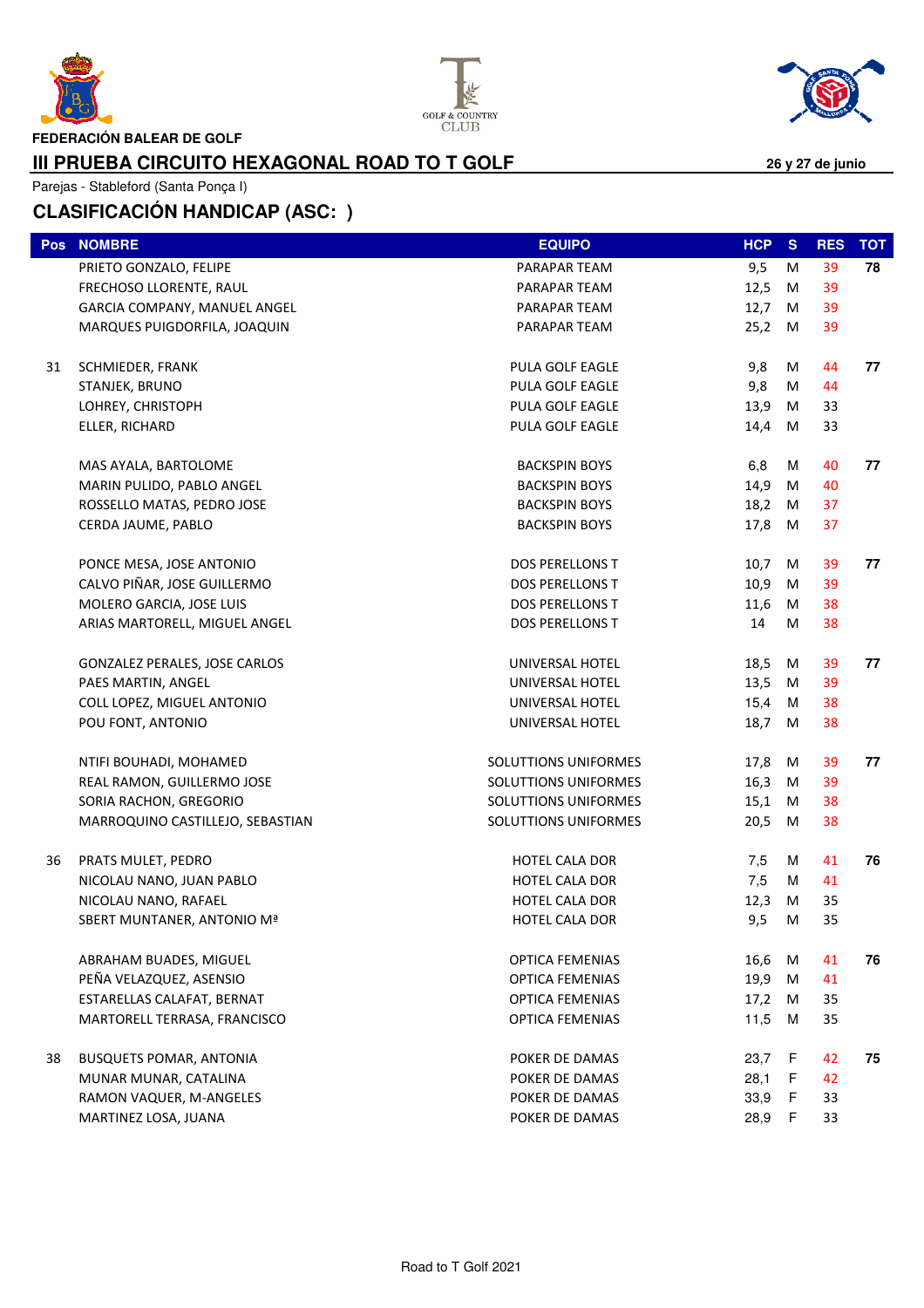





**III PRUEBA CIRCUITO HEXAGONAL ROAD TO T GOLF**

Parejas - Stableford (Santa Ponça I)

| Pos | <b>NOMBRE</b>                       | <b>EQUIPO</b>             | <b>HCP</b>   | <sub>S</sub> | <b>RES</b> | <b>TOT</b> |
|-----|-------------------------------------|---------------------------|--------------|--------------|------------|------------|
|     | MODROK, HARALD                      | LOS GANADORES - SON ANTEM | 17           | M            | 40         | 75         |
|     | THORWESTEN, MICHAEL                 | LOS GANADORES - SON ANTEM | 20,9         | M            | 40         |            |
|     | STEIN, ANDRE                        | LOS GANADORES - SON ANTEM | 6,3          | M            | 35         |            |
|     | RECKMANN, ANDREA                    | LOS GANADORES - SON ANTEM | 11,8         | $\mathsf F$  | 35         |            |
|     | WENCELBLAT DEAS, DIEGO              | T CLUB                    | 8,2          | M            | 39         | 75         |
|     | GLOENKLER, BERND                    | <b>T CLUB</b>             | 2,7          | M            | 39         |            |
|     | OCEJO CALVO, GONZALO                | T CLUB                    | 4,7          | M            | 36         |            |
|     | JAMES, JAVIER                       | T CLUB                    | 0            | M            | 36         |            |
|     | CABRER MUT, MIQUEL                  | AGROMALLORCA A            | 20,8         | M            | 39         | 75         |
|     | MALDONADO MORENO, FRANCISCA         | AGROMALLORCA A            | 8,5          | $\mathsf F$  | 39         |            |
|     | PONS CLADERA, GUILLERMO             | AGROMALLORCA A            | 12,9         | M            | 36         |            |
|     | BRIZ GARCIA, PURIFICACION           | AGROMALLORCA A            | 24,8         | F            | 36         |            |
|     | CAPELLA SOCIAS, MIQUEL              | METALURGICAS AGUILÓ       | 6,2          | М            | 38         | 75         |
|     | AGUILO BOSCH, RAMON                 | METALURGICAS AGUILÓ       | 12,4         | M            | 38         |            |
|     | TOUS AGUILO, BARTOLOME              | METALURGICAS AGUILÓ       | 14,5         | M            | 37         |            |
|     | ANDREU MULET, RICARDO               | METALURGICAS AGUILÓ       | 1,5          | M            | 37         |            |
|     | JUAN SUREDA, JUAN PEDRO             | PAPARRETES DE PULA        | 9,5          | M            | 38         | 75         |
|     | MATEU BOU, JUAN                     | PAPARRETES DE PULA        | 3,1          | M            | 38         |            |
|     | FERRER MERCANT, BARTOMEU CARLOS     | PAPARRETES DE PULA        | $\mathbf{0}$ | М            | 37         |            |
|     | SERVERA BRUNET, BIEL                | PAPARRETES DE PULA        | 21,5         | M            | 37         |            |
|     | VADILLO GARCIA, OCTAVIO             | RESTAURANTE ES MOLÍ       | 15,5         | M            | 38         | 75         |
|     | RODRIGUEZ FOLIN, JAIME              | RESTAURANTE ES MOLÍ       | 12,7         | M            | 38         |            |
|     | ALCARAZ AMAYA, JAVIER               | RESTAURANTE ES MOLÍ       | 29,5         | M            | 37         |            |
|     | BENNASAR SERRA, ANTONI              | RESTAURANTE ES MOLÍ       | 16,6         | M            | 37         |            |
|     | <b>GOURDY ALLENDE, GASTON</b>       | PARES Y MOSCAS            | 5,7          | M            | 38         | 75         |
|     | PEREZ CARLESSO, RAMIRO              | PARES Y MOSCAS            | 7,7          | М            | 38         |            |
|     | ARECHABALA VIÑAMATA, LUIS           | PARES Y MOSCAS            | 6,7          | M            | 37         |            |
|     | VEGA DE SEOANE LUCA DE TENA, SEVERI | PARES Y MOSCAS            | 18,1         | M            | 37         |            |
| 46  | SALVA GARRETA, PEDRO ANTONIO        | LILYBAEUM YACHT           | 13,6         | M            | 39         | 74         |
|     | <b>GARCIA BORRAS, GUILLERMO</b>     | LILYBAEUM YACHT           | 12,7         | M            | 39         |            |
|     | MERELLO MERELLO, GIOVANNI BATTISTA  | LILYBAEUM YACHT           | 11,1         | M            | 35         |            |
|     | MARCHESE, FABIO                     | LILYBAEUM YACHT           | 23,9         | M            | 35         |            |
|     | CROZIER FRAU, MARC                  | <b>TERRAZA BALEAR</b>     | 11           | М            | 38         | 74         |
|     | MARTINEZ NAVARRO, DAVID             | <b>TERRAZA BALEAR</b>     | 7,7          | м            | 38         |            |
|     | ALBA PIZA, JUAN                     | TERRAZA BALEAR            | 19,8         | М            | 36         |            |
|     | MENCK, MAXIMILIAN HEINRICH AUGUST   | <b>TERRAZA BALEAR</b>     | 14,4         | M            | 36         |            |
|     | VIDAL FERRER, ANDRES                | <b>KINKRISTO BEER</b>     | 17,6         | M            | 37         | 74         |
|     | MAS MESTRE, PEDRO                   | KINKRISTO BEER            | 12,6         | M            | 37         |            |
|     | FRAU MORENO, XIM                    | KINKRISTO BEER            | 12,6         | M            | 37         |            |
|     | PORTELL JORDA, JORDI                | <b>KINKRISTO BEER</b>     | 10           | м            | 37         |            |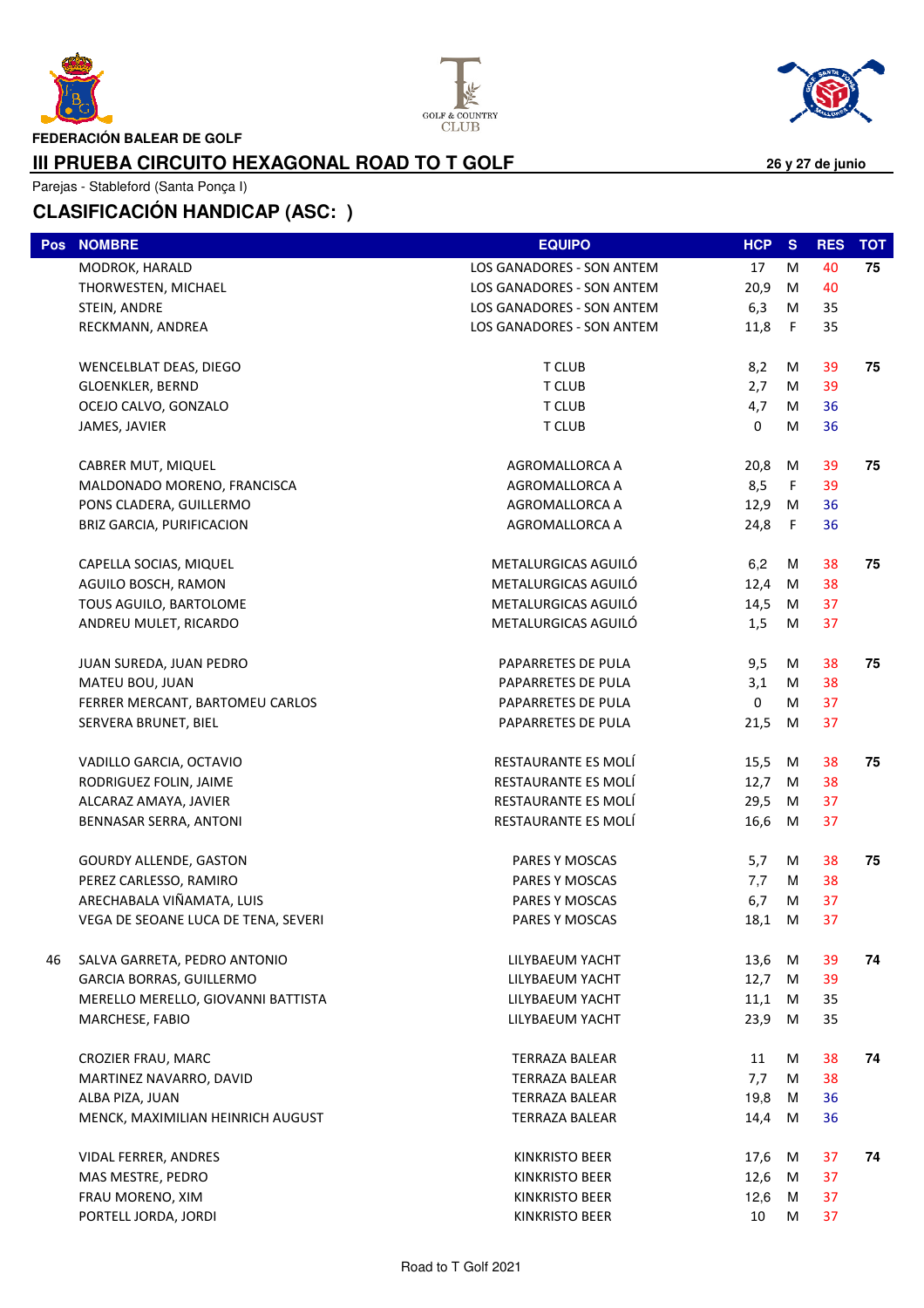





**FEDERACIÓN BALEAR DE GOLF**

#### **III PRUEBA CIRCUITO HEXAGONAL ROAD TO T GOLF**

Parejas - Stableford (Santa Ponça I)

| Pos | <b>NOMBRE</b>                    | <b>EQUIPO</b>          | HCP S    |             | <b>RES</b> | <b>TOT</b> |
|-----|----------------------------------|------------------------|----------|-------------|------------|------------|
| 49  | RAMIS MORELL, ANTONIO            | <b>DBSOFT</b>          | 16,8     | M           | 42         | 73         |
|     | RIBOT MURILLO, VICTOR            | <b>DBSOFT</b>          | 21,3     | M           | 42         |            |
|     | SICILIA SUAREZ-LLANOS, ALEJANDRO | <b>DBSOFT</b>          | 6,4      | M           | 31         |            |
|     | RIERA VAZQUEZ, RAMON             | <b>DBSOFT</b>          | 19,5     | M           | 31         |            |
|     | ARBULU HEREDIA, MARIA            | <b>MOGIRLS</b>         | 18,8 F   |             | 40         | 73         |
|     | SALVA ARMENGOD, CATALINA         | <b>MOGIRLS</b>         | 20,8     | $\mathsf F$ | 40         |            |
|     | MAYOL COMAS, NATALIA             | <b>MOGIRLS</b>         | 24,5 F   |             | 33         |            |
|     | OLMOS GIBAJA, TERESA             | <b>MOGIRLS</b>         | 23,2     | $-F$        | 33         |            |
|     |                                  | <b>GALLOS POLLENSA</b> | 9,2      | M           | 38         | 73         |
|     | PEREZ-HERNANDEZ EGART, RAIMUNDO  | <b>GALLOS POLLENSA</b> |          | M           | 38         |            |
|     | PONS CORRO, PERE ANTONI          | <b>GALLOS POLLENSA</b> | 3,8      |             | 35         |            |
|     | AMBORN, MATTIAS                  |                        | 2,6      | M           |            |            |
|     | PULIDO DEL MORAL, JOSE MANUEL    | <b>GALLOS POLLENSA</b> | 4,3      | M           | 35         |            |
|     | CAMPINS CRESPI, JUAN             | ÁREA DE LUXE PR        | 19,5     | М           | 38         | 73         |
|     | LOPEZ LOPEZ, FRANCISCO JOSE      | ÁREA DE LUXE PR        | 8,8      | м           | 38         |            |
|     | PEÑA QUETGLAS, ASENSIO           | ÁREA DE LUXE PR        | 14,4     | М           | 35         |            |
|     | PALMER HENRY, LLORENÇ            | ÁREA DE LUXE PR        | 29       | M           | 35         |            |
|     | SOBERATS MAS, BARTOLOME JUAN     | <b>BALEAR ENERGY</b>   | 21,2     | М           | 39         | 73         |
|     | PERELLO VALLECILLO, FERNANDO     | <b>BALEAR ENERGY</b>   | 21,3     | М           | 39         |            |
|     | ZUZAMA BISQUERRA, ANTONIO        | <b>BALEAR ENERGY</b>   | 24       | M           | 34         |            |
|     | LLABRES BIBILONI, IVAN           | <b>BALEAR ENERGY</b>   | 10,5     | M           | 34         |            |
| 54  | LE GLOUX, STEPHANE               | PINE TRAP CREW         | 6,6      | M           | 39         | 72         |
|     | BORTOLOTTI, STEFANO              | PINE TRAP CREW         | 18,7     | М           | 39         |            |
|     | HARMS, TIM                       | PINE TRAP CREW         | 7,7      | M           | 33         |            |
|     | SCHOBER, MATTHIAS                | PINE TRAP CREW         | 16,2     | M           | 33         |            |
|     |                                  |                        |          |             |            |            |
|     | LLABRES JUAN, MARIA              | LOS CHOCONES           | 12,5 $F$ |             | 37         | 72         |
|     | ALCOVER VAQUER, MAITE            | LOS CHOCONES           | 15,6     | F.          | 37         |            |
|     | GOMEZ BENITEZ, SALVADOR          | LOS CHOCONES           | 21,5     | М           | 35         |            |
|     | MASSANET PASSOLAS, JOAN          | LOS CHOCONES           | 17,5     | M           | 35         |            |
| 56  | ALOMAR GUARDIOLA, JERONI         | SEIXANTA GRAUS         | 20,3     | м           | 38         | 71         |
|     | <b>GARCIA MORRO, ALFREDO</b>     | <b>SEIXANTA GRAUS</b>  | 19       | м           | 38         |            |
|     | ALOMAR TORRENS, JORDI            | <b>SEIXANTA GRAUS</b>  | 19,2     | м           | 33         |            |
|     | DURAN SERRA, BARTOMEU            | SEIXANTA GRAUS         | 23,6     | м           | 33         |            |
|     |                                  |                        |          |             |            |            |
|     | MULLER, ANNE MARIE               | SON MUDA GARDEN        | 18,2     | F           | 37         | 71         |
|     | LINDGENS, CHRISTIAN              | SON MUDA GARDEN        | 7,8      | M           | 37         |            |
|     | LOES, ERNEST                     | SON MUDA GARDEN        | 20       | M           | 34         |            |
|     | MIDDELMANN BLOME, ISABELLE       | SON MUDA GARDEN        | 12,7     | F.          | 34         |            |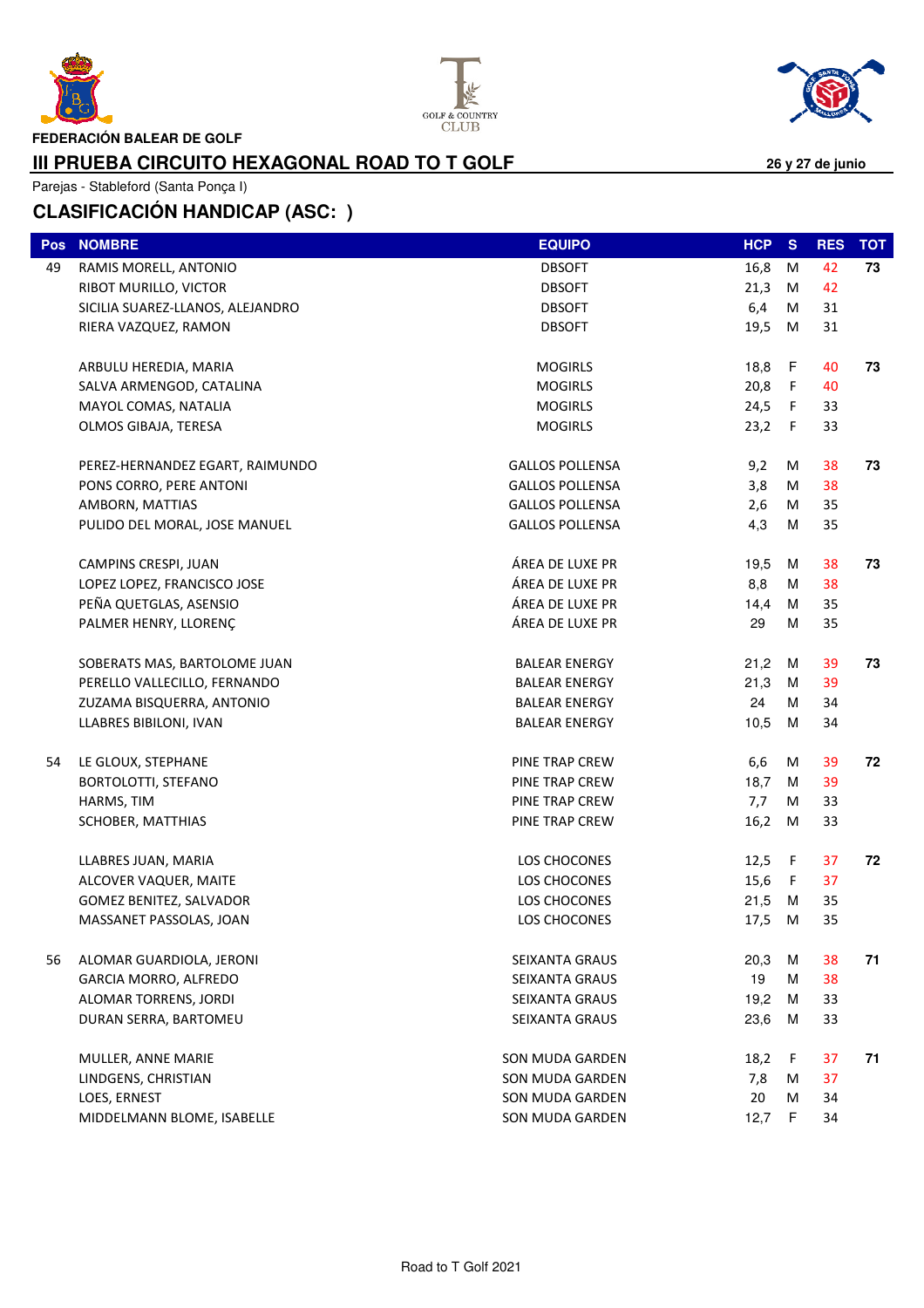

I





**26 y 27 de junio**

**FEDERACIÓN BALEAR DE GOLF**

#### **III PRUEBA CIRCUITO HEXAGONAL ROAD TO T GOLF**

Parejas - Stableford (Santa Ponça I)

|    | Pos NOMBRE                        | <b>EQUIPO</b>                   | HCP             | <b>S</b> | <b>RES</b> | <b>TOT</b> |
|----|-----------------------------------|---------------------------------|-----------------|----------|------------|------------|
| 58 | GONZALEZ GARCIA, DAVID            | <b>GOLF SON TERMES</b>          | 15,9            | М        | 40         | 70         |
|    | CONDE ECHEVARRIA, ALEJANDRO       | <b>GOLF SON TERMES</b>          | 19,1            | М        | 40         |            |
|    | PADROS GONZALEZ-MORO, PAU         | <b>GOLF SON TERMES</b>          | $-2,5$          | М        | 30         |            |
|    | FRITTS, EDWARD CHARLES            | <b>GOLF SON TERMES</b>          | 22,7            | M        | 30         |            |
|    |                                   |                                 |                 |          |            |            |
|    | ROSENDE BAÑOS, EDUARDO            | <b>GOLFOS DE ARABE</b>          | 22,3            | M        | 37         | 70         |
|    | LAHOZ RALLO, JAVIER               | <b>GOLFOS DE ARABE</b>          | 18,8            | M        | 37         |            |
|    | RUIZ SALAZAR, FRANCISCO           | <b>GOLFOS DE ARABE</b>          | 14,7            | M        | 33         |            |
|    | ISERN SANTANDREU, DAMIAN          | <b>GOLFOS DE ARABE</b>          | 17,5            | M        | 33         |            |
|    | LASIC DURAN, ANA                  | AGROMALLORCA B                  | 26,5            | F        | 36         | 70         |
|    | VIDAL PANISA, JAIME               | <b>AGROMALLORCA B</b>           | 14,3            | M        | 36         |            |
|    | MAS NOGUERA, PEDRO                | AGROMALLORCA B                  | 12,8            | M        | 34         |            |
|    | PALACIOS DE MIER, PEDRO           | <b>AGROMALLORCA B</b>           | 17,8 M          |          | 34         |            |
|    | MUNT DURAN, ENRIC                 | LOS LINCES DE S                 | 15,5            | M        | 36         | 70         |
|    | DE LA PEÑA CRESPO, JOSE FRANCISCO | LOS LINCES DE S                 | 15,5            | M        | 36         |            |
|    | ROLDAN NADAL, CARLOS              | LOS LINCES DE S                 | 8,6             | M        | 34         |            |
|    | ROMAN PALOMINO, FRANCISCO         | LOS LINCES DE S                 | 9,8             | M        | 34         |            |
|    |                                   |                                 |                 |          |            |            |
|    | ALBIS MORELL, JUAN MANUEL         | LOS DE LA MANGA                 | 24,8            | M        | 36         | 70         |
|    | MORAN CORTES, JOSE RAMON          | LOS DE LA MANGA                 | 12,3            | M        | 36         |            |
|    | RUEDA MALDONADO, CRISTOBAL JESUS  | LOS DE LA MANGA                 | 18,3            | M        | 34         |            |
|    | SERRANO ORTIZ, JOSE LUIS          | LOS DE LA MANGA                 | 13,7            | M        | 34         |            |
| 63 | FEIJOO NOVOA, MIGUEL ANGEL        | SI NO FOS                       | 17,3            | M        | 39         | 69         |
|    | SANCHEZ PALOMO, CRISANTO          | SI NO FOS                       | 17,8            | M        | 39         |            |
|    | MAS ADROVER, JOAN M.              | SI NO FOS                       | 20,6            | M        | 30         |            |
|    | <b>BIBILONI ROTGER, JOSE</b>      | SI NO FOS                       | 23,8            | M        | 30         |            |
|    | <b>ISERN BIBILONI, DAMIANA</b>    | LOS ODIOSOS SIETE               | 26,5            | $-F$     | 38         | 69         |
|    | ROJAS ORTEGA, MIGUEL ANGEL DE     | LOS ODIOSOS SIETE               | 26,5            | M        | 38         |            |
|    | ALBA LOPEZ, JUAN                  | LOS ODIOSOS SIETE               | 22,3            | M        | 31         |            |
|    | SALOM VIÑADO, JAIME               | LOS ODIOSOS SIETE               | 12,8            | M        | 31         |            |
|    | SCHMITZ, GUENTER                  | <b>GOLF DE ANDRATX</b>          | 16,4            | M        | 36         | 69         |
|    | DUETEMEYER, WILHELM               | <b>GOLF DE ANDRATX</b>          | 15,4            | M        | 36         |            |
|    | DUENKLER, DIRK                    | <b>GOLF DE ANDRATX</b>          | 15,7            | M        | 33         |            |
|    | RUSCH, GUENTHER                   | <b>GOLF DE ANDRATX</b>          | 10,7            | M        | 33         |            |
|    |                                   |                                 |                 |          |            |            |
| 66 | LE GLOUX, CHRISTELLE              | CENTRO QUIROPRÁCTICO CHRISTELLE | 27,5            | F.       | 38         | 68         |
|    | MIRO BRIERLEY, MIGUEL             | CENTRO QUIROPRÁCTICO CHRISTELLE | 9,2             | M        | 38         |            |
|    | MUNTANER GELABERT, JORDI          | CENTRO QUIROPRÁCTICO CHRISTELLE | 18,5            | М        | 30         |            |
|    | VAN GELDEREN, ADOLFO              | CENTRO QUIROPRÁCTICO CHRISTELLE | 26,5            | M        | 30         |            |
|    | BONET PALMER, SEBASTIAN           | SOPA BAMBU MP                   | 15,8            | M        | 35         | 68         |
|    | QUEVEDO ARTIGUES, SEVERIANO       | SOPA BAMBU MP                   | 12 <sup>°</sup> | м        | 35         |            |
|    | GENOVARD FEBRER, SEBASTIA         | SOPA BAMBU MP                   | 20,9            | M        | 33         |            |
|    | ALCIBIADE, MASSIMILIANO           | SOPA BAMBU MP                   | 8,8             | M        | 33         |            |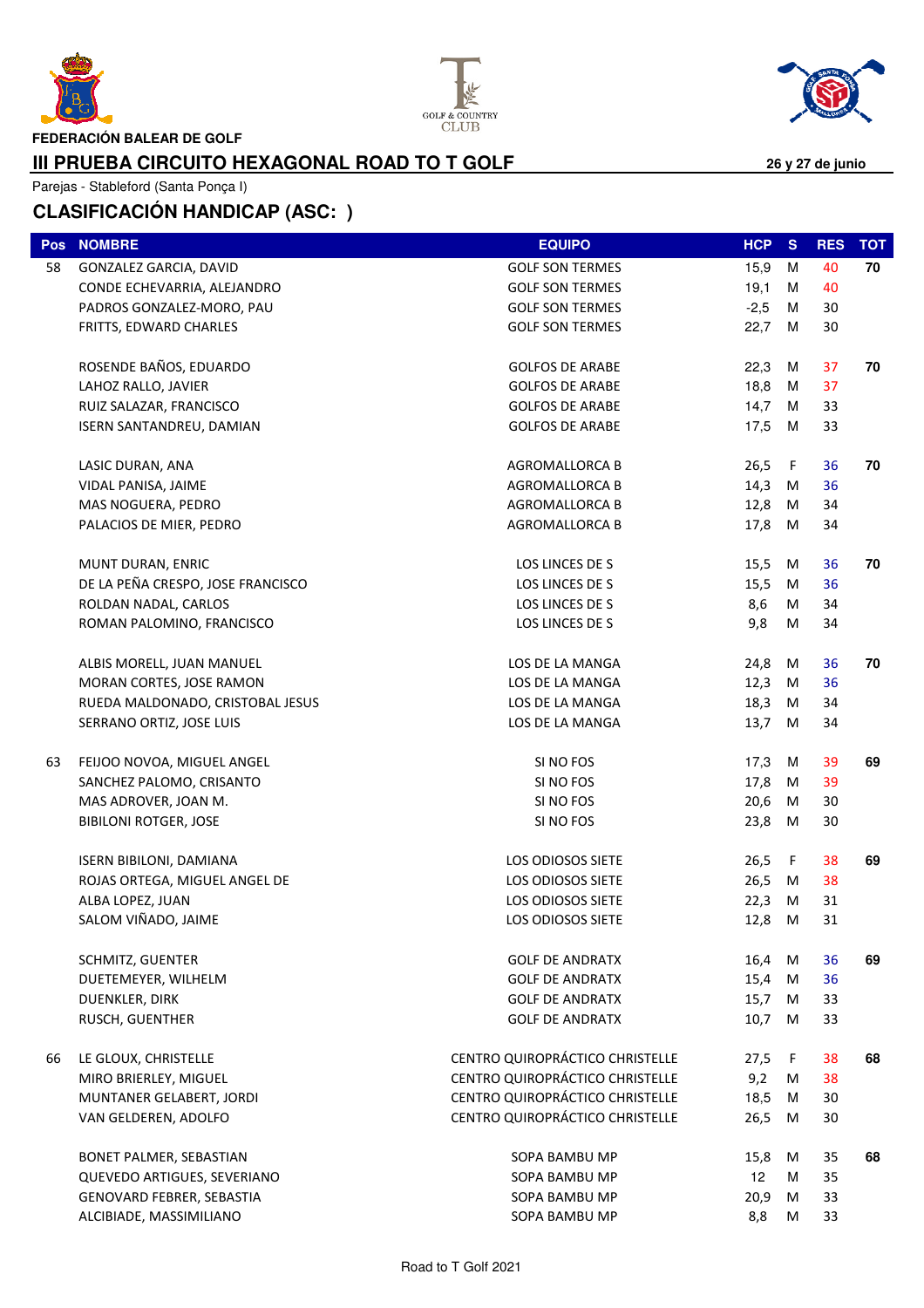

I





**26 y 27 de junio**

**FEDERACIÓN BALEAR DE GOLF**

### **III PRUEBA CIRCUITO HEXAGONAL ROAD TO T GOLF**

Parejas - Stableford (Santa Ponça I)

| <b>Pos</b> | <b>NOMBRE</b>                   | <b>EQUIPO</b>             | HCP      | <sub>S</sub> | <b>RES</b> | <b>TOT</b> |
|------------|---------------------------------|---------------------------|----------|--------------|------------|------------|
| 68         | MARQUEZ SUÑER, JOAQUIN          | <b>ESTACA AZUL</b>        | 14,1     | M            | 41         | 67         |
|            | MARTINEZ GARCIA, ANTONIO        | <b>ESTACA AZUL</b>        | 8,1      | M            | 41         |            |
|            | DE PRADEL DE LAMAZE, BRUNO      | ESTACA AZUL               | 21,2     | M            | 26         |            |
|            | OLIVER LLITERAS, JOSE           | ESTACA AZUL               | 15       | M            | 26         |            |
| 69         | MUNTANER PERICAS, FRANCISCO     | <b>FITOSANITARIS C</b>    | 20,8     | M            | 34         | 66         |
|            | AMER PUJADAS, MATEO             | <b>FITOSANITARIS C</b>    | 16,6     | M            | 34         |            |
|            | CAPO SERRA, JOSEP JOAN          | <b>FITOSANITARIS C</b>    | 11       | M            | 32         |            |
|            | VILLALONGA MATEU, JOSE LUIS     | <b>FITOSANITARIS C</b>    | 22,9     | M            | 32         |            |
| 70         | RIGO PANIZA, DAMIAN             | <b>BEEWI PALMA</b>        | 13       | М            | 36         | 65         |
|            | HARO PICO, ENRIQUE              | <b>BEEWI PALMA</b>        | 17,9     | М            | 36         |            |
|            | <b>GOMILA ROMERO VICTOR</b>     | <b>BEEWI PALMA</b>        | 12,7     | M            | 29         |            |
|            | MARCIEL LOPEZ, FELIPE           | <b>BEEWI PALMA</b>        | 8,4      | М            | 29         |            |
|            | MANN, SUSANNE                   | DONES DE LLEVANT          | 27,6 F   |              | 34         | 65         |
|            | VON HOEVEL-MEIER, JUTTA         | DONES DE LLEVANT          | 26,2 F   |              | 34         |            |
|            | MARTIN LUENGO, MARIA DOLORES    | DONES DE LLEVANT          | 24,6     | F            | 31         |            |
|            | MAS LLINAS, MARIA ANTONIA       | DONES DE LLEVANT          | 21,7 F   |              | 31         |            |
| 72         | KNUCHEL WAITRING, LARA          | ALCANADA ANGRY            | $15,1$ F |              | 35         | 64         |
|            | VIDAL BRITO DEL PINO, GABRIELA  | ALCANADA ANGRY            | 16       | F.           | 35         |            |
|            | PEREZ RIETZ, MARIO              | ALCANADA ANGRY            | 2,9      | M            | 29         |            |
| 73         | ETTER, MARCO                    | FITLINE TEAM VA           | 13,3     | M            | 36         | 62         |
|            | SCHULZ, GREGOR                  | FITLINE TEAM VA           | 14,4     | M            | 36         |            |
|            | WILHELM, ANDREAS                | FITLINE TEAM VA           | 13,7     | M            | 26         |            |
|            | ETTER, MAX                      | FITLINE TEAM VA           | 19,2 M   |              | 26         |            |
| 74         | HÚMERA AMAT, ROBERTO            | EN EDDTO GOLF T           | 20,6     | M            | 40         | 61         |
|            | PONS PFEFFERKORN, MIGUEL MIRKO  | EN EDDTO GOLF T           | 22,4     | M            | 40         |            |
|            | RODRIGUEZ HABIAGA, LEANDRO      | EN EDDTO GOLF T           | 16,8     | M            | 21         |            |
|            | OJEDA GOMEZ, CARLOS             | EN EDDTO GOLF T           | 27,6     | M            | 21         |            |
|            | MATJI DE ARROQUIA, ANTONIO      | EL ZAGAL BY HELIOCARE     | 15,2     | M            | 33         | 61         |
|            | RIPOLL RIPOLL, BARTOLOME ALONSO | EL ZAGAL BY HELIOCARE     | 20,5     | М            | 33         |            |
|            | SANCHEZ-CANTALEJO, ANGEL        | EL ZAGAL BY HELIOCARE     | 20,3     | M            | 28         |            |
|            | TEJEDOR ANDERSEN, ERIK          | EL ZAGAL BY HELIOCARE     | 18,6     | M            | 28         |            |
| 76         | D ANGELO VIGNOLO, LAURA ALICIA  | JOAN BERNAT BARBER        | 16,4     | F            | 36         | 57         |
|            | JENKINS, JASON RAYMOND          | JOAN BERNAT BARBER        | 26,5     | M            | 36         |            |
|            | BERNAT PELAEZ, JUAN JOSE        | JOAN BERNAT BARBER        | 26,5     | M            | 21         |            |
|            | FENN, MICK                      | <b>JOAN BERNAT BARBER</b> | 26,9     | M            | 21         |            |
|            | VIDAL COSTA, JAVIER DAMIAN      | <b>PETROEST</b>           | 10,4     | M            | 31         | 57         |
|            | NAVARRO VALLE, ULPIANO          | <b>PETROEST</b>           | 12,4     | M            | 31         |            |
|            | MARTINEZ RAMIREZ, JUAN JOSE     | <b>PETROEST</b>           | 30,5     | М            | 26         |            |
|            | COSTA SIMON, JAVIER             | <b>PETROEST</b>           | 36       | M            | 26         |            |